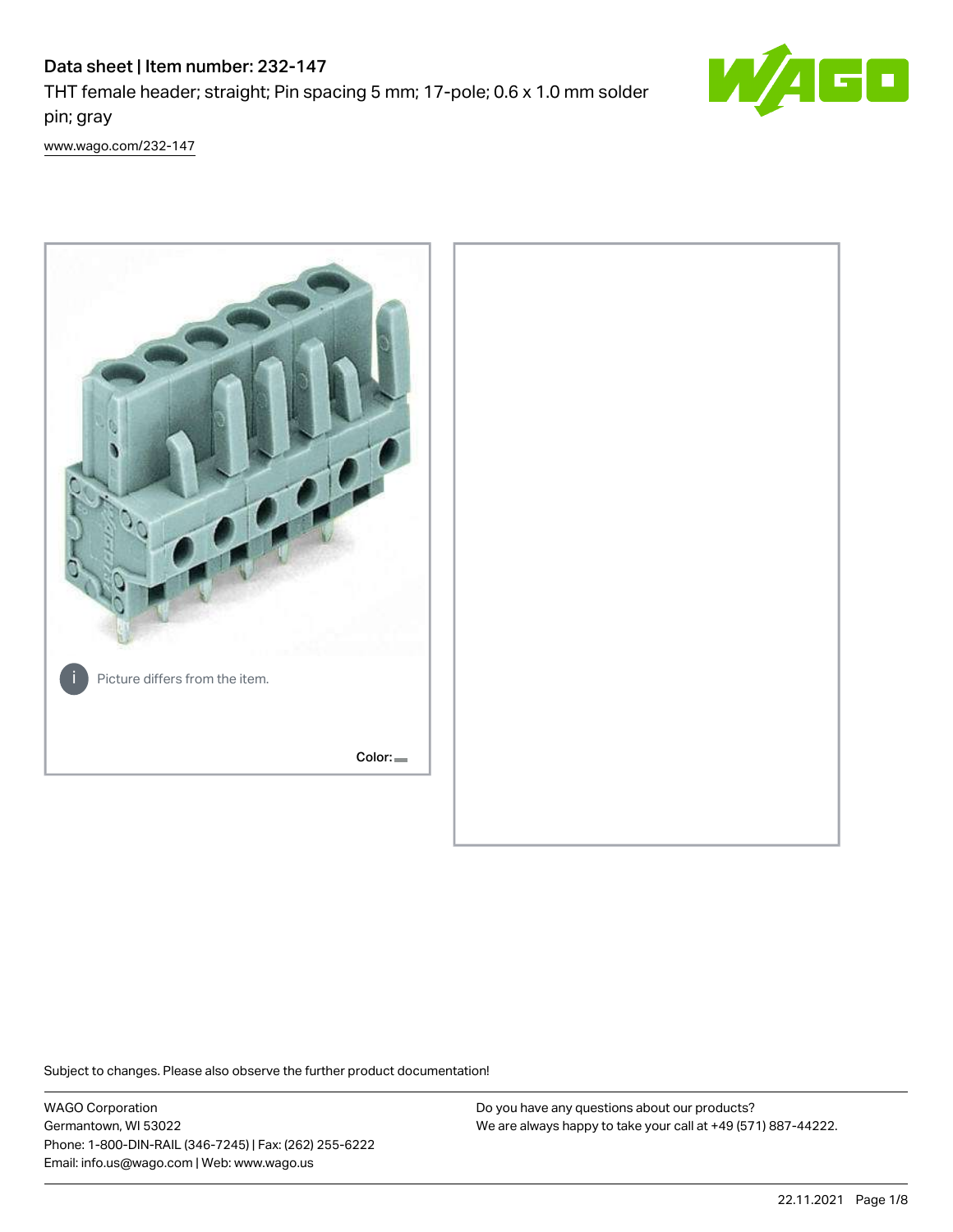

Dimensions in mm

 $L =$  (pole no. x pin spacing) + 1.5 mm

2- to 3-pole female connectors – one latch only

### Item description

- **Horizontal or vertical PCB mounting via straight or angled solder pins**
- For board-to-board and board-to-wire connections
- Touch-proof PCB outputs  $\blacksquare$
- $\blacksquare$ Easy-to-identify PCB inputs and outputs
- $\blacksquare$ With coding fingers

Subject to changes. Please also observe the further product documentation! Data

WAGO Corporation Germantown, WI 53022 Phone: 1-800-DIN-RAIL (346-7245) | Fax: (262) 255-6222 Email: info.us@wago.com | Web: www.wago.us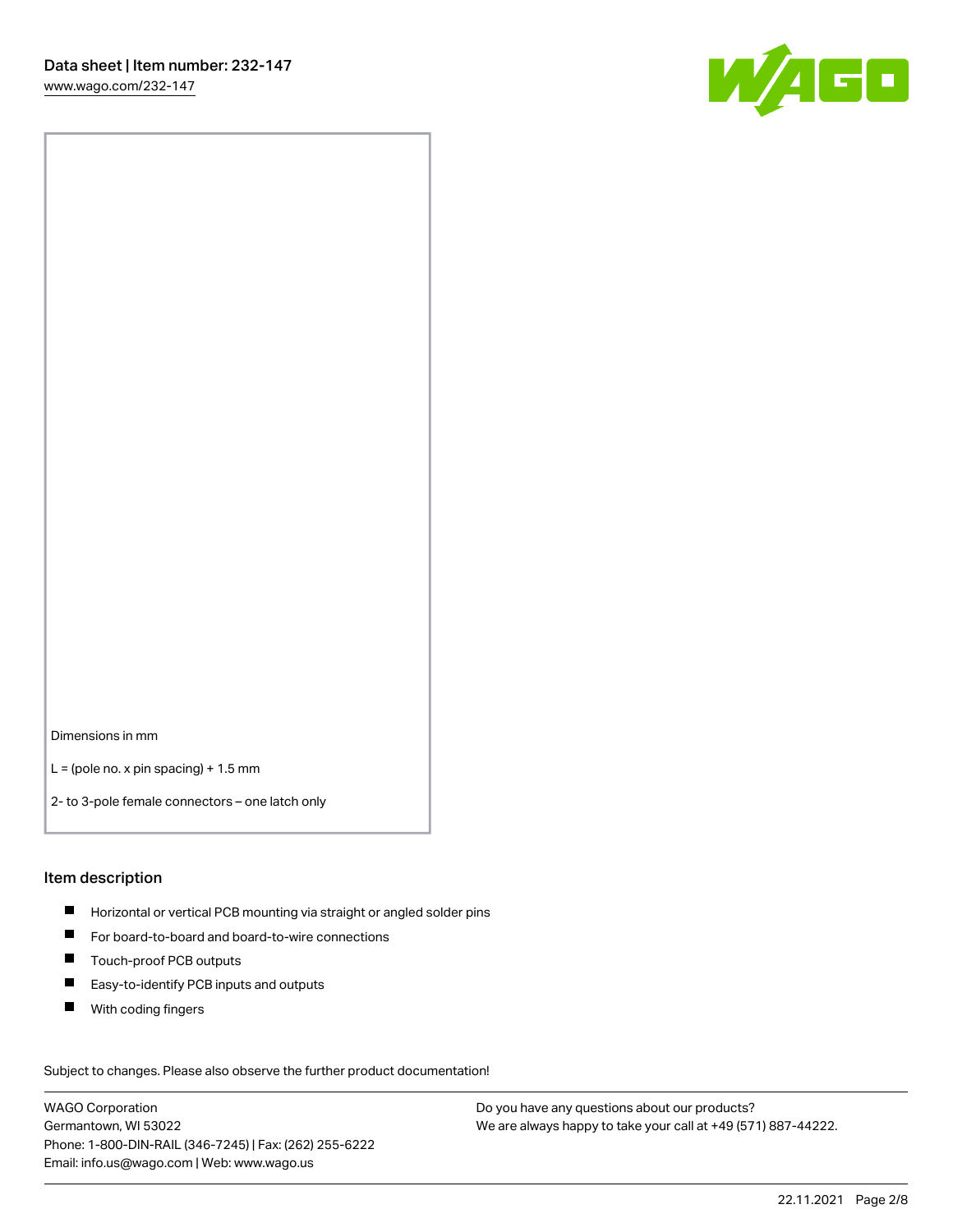Data Notes



| Safety information 1 | The <i>MCS - MULTI CONNECTION SYSTEM</i> includes connectors<br>without breaking capacity in accordance with DIN EN 61984. When<br>used as intended, these connectors must not be connected<br>/disconnected when live or under load. The circuit design should<br>ensure header pins, which can be touched, are not live when<br>unmated. |
|----------------------|--------------------------------------------------------------------------------------------------------------------------------------------------------------------------------------------------------------------------------------------------------------------------------------------------------------------------------------------|
| Variants:            | Other pole numbers<br>3.8 mm pin projection for male headers with straight solder pins<br>Gold-plated or partially gold-plated contact surfaces<br>Other versions (or variants) can be requested from WAGO Sales or<br>configured at https://configurator.wago.com/                                                                        |

# Electrical data

### IEC Approvals

| Ratings per                 | IEC/EN 60664-1                                                        |
|-----------------------------|-----------------------------------------------------------------------|
| Rated voltage (III / 3)     | 320 V                                                                 |
| Rated surge voltage (III/3) | 4 <sub>k</sub> V                                                      |
| Rated voltage (III/2)       | 320 V                                                                 |
| Rated surge voltage (III/2) | 4 <sub>k</sub> V                                                      |
| Nominal voltage (II/2)      | 630 V                                                                 |
| Rated surge voltage (II/2)  | 4 <sub>k</sub> V                                                      |
| Rated current               | 12A                                                                   |
| Legend (ratings)            | $(III / 2)$ $\triangle$ Overvoltage category III / Pollution degree 2 |

# UL Approvals

| Approvals per                  | UL 1059 |
|--------------------------------|---------|
| Rated voltage UL (Use Group B) | 300 V   |
| Rated current UL (Use Group B) | 15 A    |
| Rated voltage UL (Use Group D) | 300 V   |
| Rated current UL (Use Group D) | 10 A    |

# Ratings per UL

| Rated voltage UL 1977 | 600 V |
|-----------------------|-------|
| Rated current UL 1977 |       |

Subject to changes. Please also observe the further product documentation!

| <b>WAGO Corporation</b>                                | Do you have any questions about our products?                 |
|--------------------------------------------------------|---------------------------------------------------------------|
| Germantown, WI 53022                                   | We are always happy to take your call at +49 (571) 887-44222. |
| Phone: 1-800-DIN-RAIL (346-7245)   Fax: (262) 255-6222 |                                                               |
| Email: info.us@wago.com   Web: www.wago.us             |                                                               |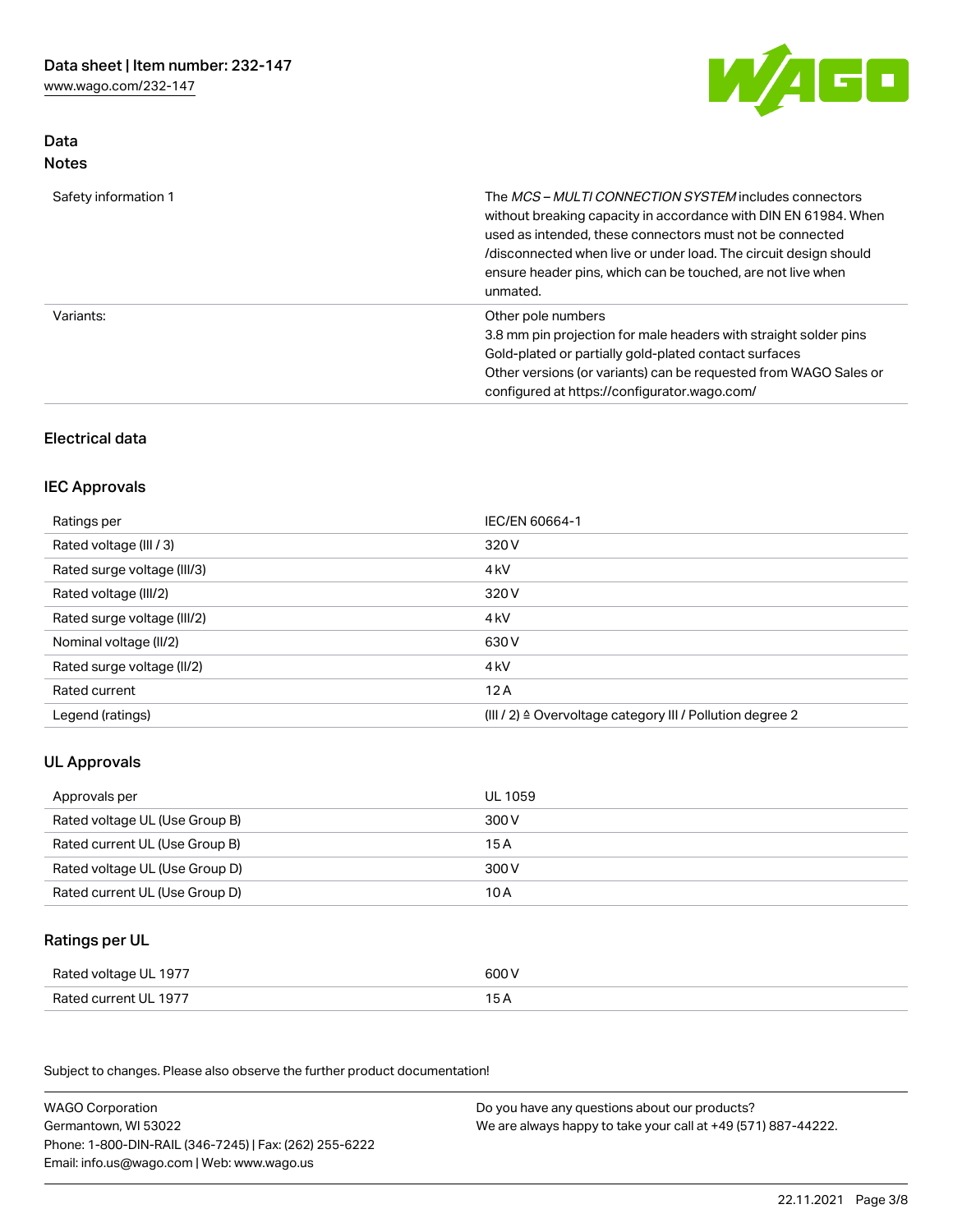

# CSA Approvals

| Approvals per                   | CSA   |
|---------------------------------|-------|
| Rated voltage CSA (Use Group B) | 300 V |
| Rated current CSA (Use Group B) | 15 A  |
| Rated voltage CSA (Use Group D) | 300 V |
| Rated current CSA (Use Group D) | 10 A  |

# Connection data

| Total number of potentials |  |
|----------------------------|--|
| Number of connection types |  |
| Number of levels           |  |

### Connection 1

| Number of poles |  |
|-----------------|--|
|                 |  |

# Physical data

| Pin spacing                          | 5 mm / 0.197 inch     |
|--------------------------------------|-----------------------|
| Width                                | 86.5 mm / 3.406 inch  |
| Height                               | 23.25 mm / 0.915 inch |
| Height from the surface              | 18.25 mm / 0.719 inch |
| Depth                                | 11.6 mm / 0.457 inch  |
| Solder pin length                    | $5 \text{ mm}$        |
| Solder pin dimensions                | $0.6 \times 1$ mm     |
| Drilled hole diameter with tolerance | $1.3$ $(+0.1)$ mm     |

# Plug-in connection

| Contact type (pluggable connector) | Female header |
|------------------------------------|---------------|
| Connector (connection type)        | for PCB       |
| Mismating protection               | No            |
| Mating direction to the PCB        | $90^{\circ}$  |
| Locking of plug-in connection      | Without       |

# PCB contact

| PCB Contact            | THT                                        |
|------------------------|--------------------------------------------|
| Solder pin arrangement | over the entire female connector (in-line) |

Subject to changes. Please also observe the further product documentation!

| <b>WAGO Corporation</b>                                | Do you have any questions about our products?                 |
|--------------------------------------------------------|---------------------------------------------------------------|
| Germantown, WI 53022                                   | We are always happy to take your call at +49 (571) 887-44222. |
| Phone: 1-800-DIN-RAIL (346-7245)   Fax: (262) 255-6222 |                                                               |
| Email: info.us@wago.com   Web: www.wago.us             |                                                               |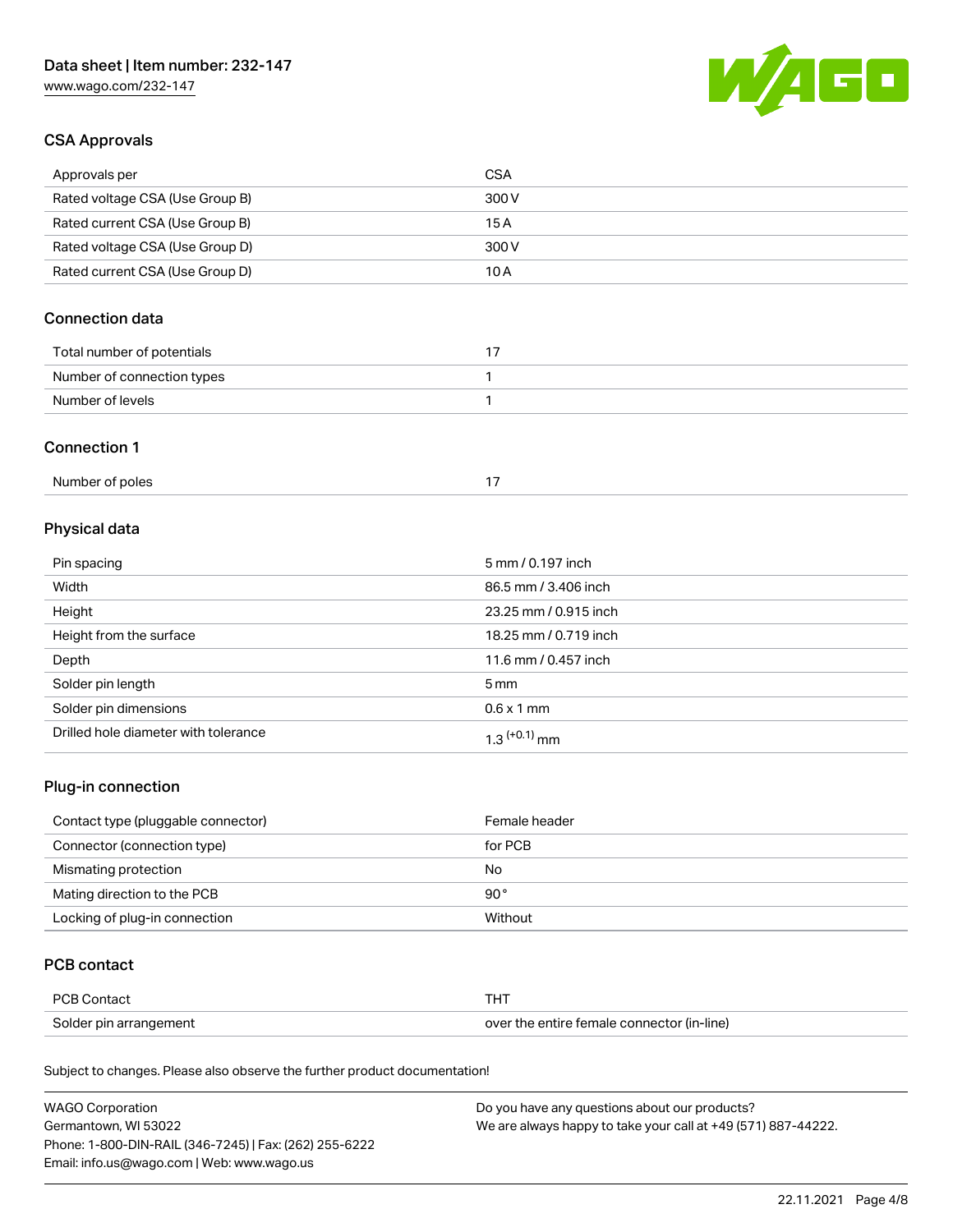Number of solder pins per potential 1



### Material data

| Color                       | gray              |
|-----------------------------|-------------------|
| Material group              |                   |
| Insulation material         | Polyamide (PA66)  |
| Flammability class per UL94 | V <sub>0</sub>    |
| Contact material            | Copper alloy      |
| Contact plating             | tin-plated        |
| Fire load                   | 0.275MJ           |
| Weight                      | 15.7 <sub>g</sub> |

### Environmental requirements

| Limit temperature range | $-60+85 °C$ |  |
|-------------------------|-------------|--|
|-------------------------|-------------|--|

# Commercial data

| Product Group         | 3 (Multi Conn. System) |
|-----------------------|------------------------|
| PU (SPU)              | 25 Stück               |
| Packaging type        | box                    |
| Country of origin     | DE                     |
| <b>GTIN</b>           | 4044918578615          |
| Customs tariff number | 8536694040             |

# Approvals / Certificates

### Country specific Approvals

| Logo | Approval                                            | <b>Additional Approval Text</b> | Certificate<br>name |
|------|-----------------------------------------------------|---------------------------------|---------------------|
|      | CВ<br><b>DEKRA Certification B.V.</b>               | IEC 61984                       | NL-39756            |
|      | <b>CSA</b><br>DEKRA Certification B.V.              | C <sub>22.2</sub>               | 1466354             |
| EMA  | <b>KEMA/KEUR</b><br><b>DEKRA Certification B.V.</b> | EN 61984                        | 2190761.01          |

### Ship Approvals

Subject to changes. Please also observe the further product documentation!

| <b>WAGO Corporation</b>                                | Do you have any questions about our products?                 |
|--------------------------------------------------------|---------------------------------------------------------------|
| Germantown, WI 53022                                   | We are always happy to take your call at +49 (571) 887-44222. |
| Phone: 1-800-DIN-RAIL (346-7245)   Fax: (262) 255-6222 |                                                               |
| Email: info.us@wago.com   Web: www.wago.us             |                                                               |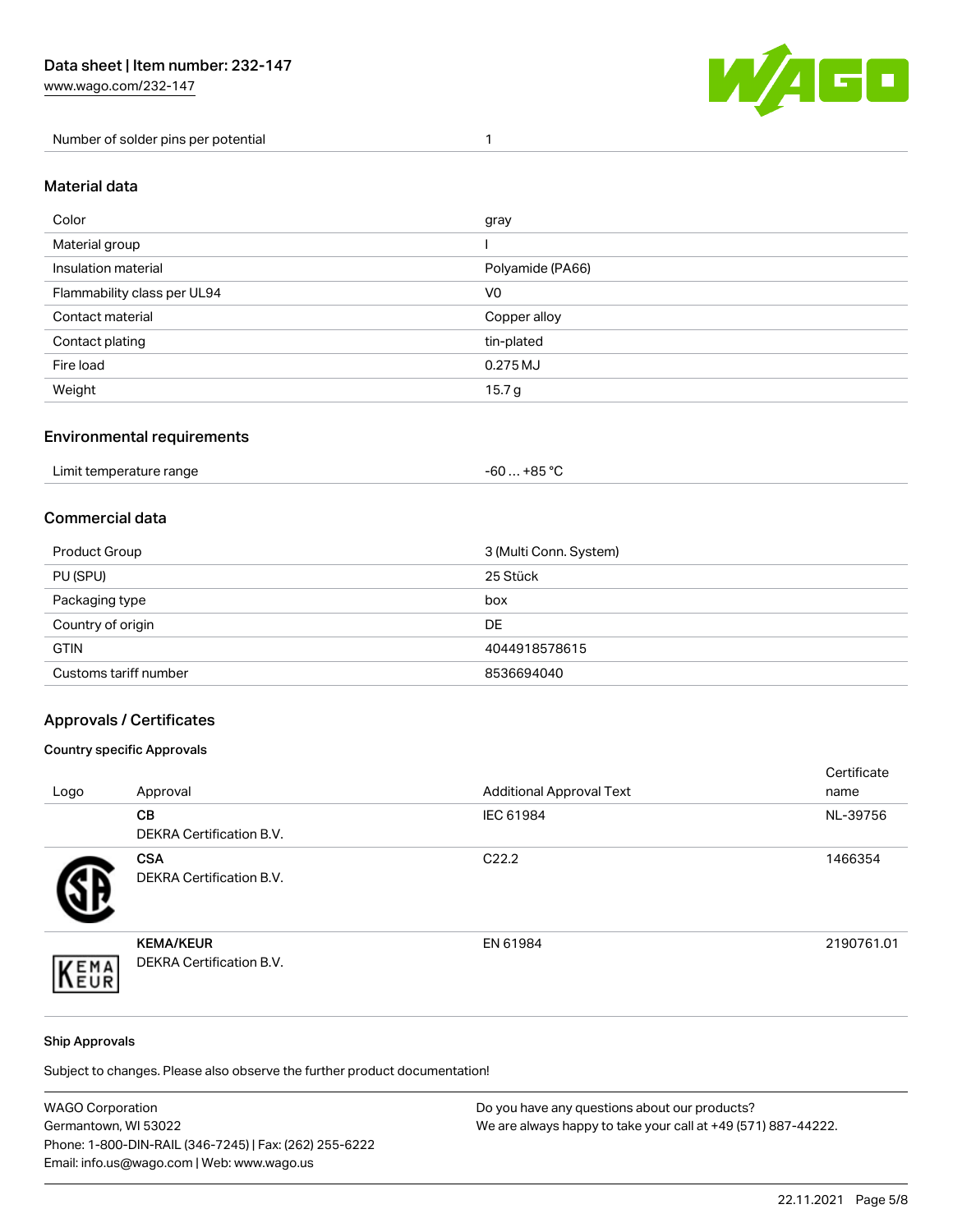# Data sheet | Item number: 232-147

[www.wago.com/232-147](http://www.wago.com/232-147)



| <b>ABS</b>                                                                                  |                                        |                                                                                                       |                                                                 |
|---------------------------------------------------------------------------------------------|----------------------------------------|-------------------------------------------------------------------------------------------------------|-----------------------------------------------------------------|
| American Bureau of Shipping                                                                 |                                        |                                                                                                       | $19 -$<br>HG15869876-<br><b>PDA</b>                             |
| <b>DNV GL</b>                                                                               |                                        |                                                                                                       | TAE 000016Z                                                     |
| LR<br>Lloyds Register                                                                       | IEC 61984                              |                                                                                                       | 96/20035 (E5)                                                   |
|                                                                                             |                                        |                                                                                                       | Certificate                                                     |
| Approval                                                                                    |                                        |                                                                                                       | name                                                            |
| UL<br>Underwriters Laboratories Inc.                                                        | UL 1059                                |                                                                                                       | E45172                                                          |
| <b>UR</b><br>Underwriters Laboratories Inc.                                                 | <b>UL 1977</b>                         |                                                                                                       | E45171                                                          |
| Counterpart                                                                                 |                                        |                                                                                                       |                                                                 |
| Item no.231-617<br>Male connector; 17-pole; Pin spacing 5 mm; gray                          |                                        | www.wago.com/231-617                                                                                  |                                                                 |
| Item no.231-617/019-000<br>Male connector; 17-pole; Pin spacing 5 mm; mounting flange; gray |                                        |                                                                                                       |                                                                 |
| <b>Optional accessories</b><br><b>Testing accessories</b>                                   |                                        |                                                                                                       |                                                                 |
| Testing accessories                                                                         |                                        |                                                                                                       |                                                                 |
| Item no.: 231-661                                                                           |                                        | Test plugs for female connectors; for 5 mm and 5.08 mm pin spacing; 2,50 mm <sup>2</sup> ; light gray | www.wago.com/231-661                                            |
|                                                                                             | Det Norske Veritas, Germanischer Lloyd |                                                                                                       | <b>Additional Approval Text</b><br>www.wago.com/231-617/019-000 |

WAGO Corporation Germantown, WI 53022 Phone: 1-800-DIN-RAIL (346-7245) | Fax: (262) 255-6222 Email: info.us@wago.com | Web: www.wago.us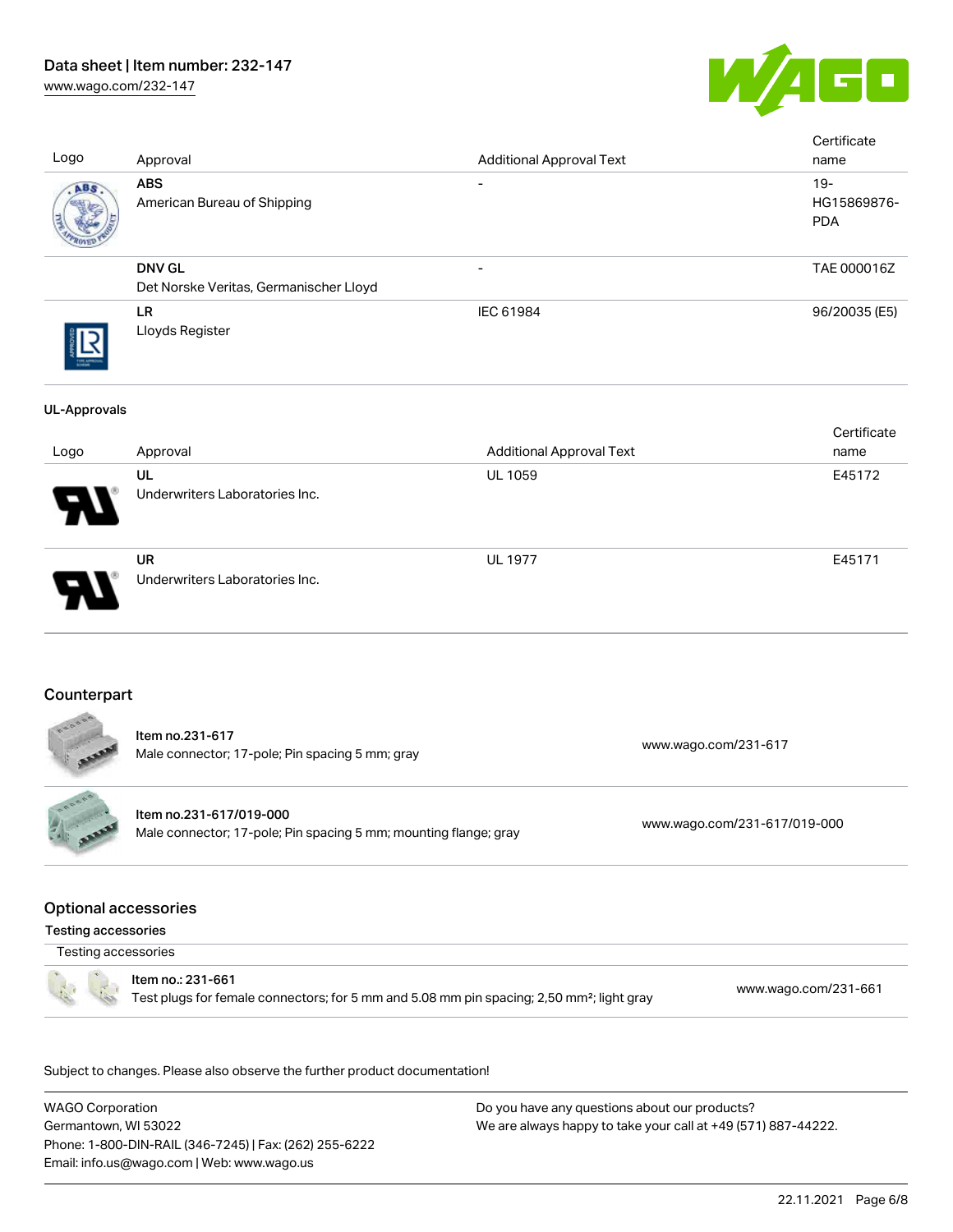# **Downloads** Documentation



|                          | <b>Additional Information</b><br>Technical explanations                                                                                                                | 2019 Apr 3 | pdf<br>2.0 MB | Download |
|--------------------------|------------------------------------------------------------------------------------------------------------------------------------------------------------------------|------------|---------------|----------|
| <b>CAD</b> files         |                                                                                                                                                                        |            |               |          |
| <b>PCB Design</b>        |                                                                                                                                                                        |            |               |          |
|                          | Symbol and Footprint 232-147                                                                                                                                           |            | URL           | Download |
|                          | CAx data for your PCB design, consisting of "schematic symbols and PCB footprints",<br>allow easy integration of the WAGO component into your development environment. |            |               |          |
|                          | Supported formats:                                                                                                                                                     |            |               |          |
| ш                        | Accel EDA 14 & 15                                                                                                                                                      |            |               |          |
| ш                        | Altium 6 to current version                                                                                                                                            |            |               |          |
| Ш                        | Cadence Allegro                                                                                                                                                        |            |               |          |
| ш                        | DesignSpark                                                                                                                                                            |            |               |          |
| ш                        | Eagle Libraries                                                                                                                                                        |            |               |          |
| Ш                        | KiCad                                                                                                                                                                  |            |               |          |
| ш                        | Mentor Graphics BoardStation                                                                                                                                           |            |               |          |
| ш                        | Mentor Graphics Design Architect                                                                                                                                       |            |               |          |
| ш                        | Mentor Graphics Design Expedition 99 and 2000                                                                                                                          |            |               |          |
| $\overline{\phantom{a}}$ | OrCAD 9.X PCB and Capture                                                                                                                                              |            |               |          |
| ш                        | PADS PowerPCB 3, 3.5, 4.X, and 5.X                                                                                                                                     |            |               |          |
| ш                        | PADS PowerPCB and PowerLogic 3.0                                                                                                                                       |            |               |          |
| п                        | PCAD 2000, 2001, 2002, 2004, and 2006                                                                                                                                  |            |               |          |
| ш                        | Pulsonix 8.5 or newer                                                                                                                                                  |            |               |          |
| Ш                        | <b>STL</b>                                                                                                                                                             |            |               |          |
|                          | 3D STEP                                                                                                                                                                |            |               |          |
| Ш                        | TARGET 3001!                                                                                                                                                           |            |               |          |
| Ш                        | View Logic ViewDraw                                                                                                                                                    |            |               |          |
|                          | Quadcept                                                                                                                                                               |            |               |          |
|                          | Zuken CadStar 3 and 4                                                                                                                                                  |            |               |          |
| ш                        | Zuken CR-5000 and CR-8000                                                                                                                                              |            |               |          |
|                          | PCB Component Libraries (EDA), PCB CAD Library Ultra Librarian                                                                                                         |            |               |          |
| <b>CAE</b> data          |                                                                                                                                                                        |            |               |          |

Subject to changes. Please also observe the further product documentation!

WAGO Corporation Germantown, WI 53022 Phone: 1-800-DIN-RAIL (346-7245) | Fax: (262) 255-6222 Email: info.us@wago.com | Web: www.wago.us